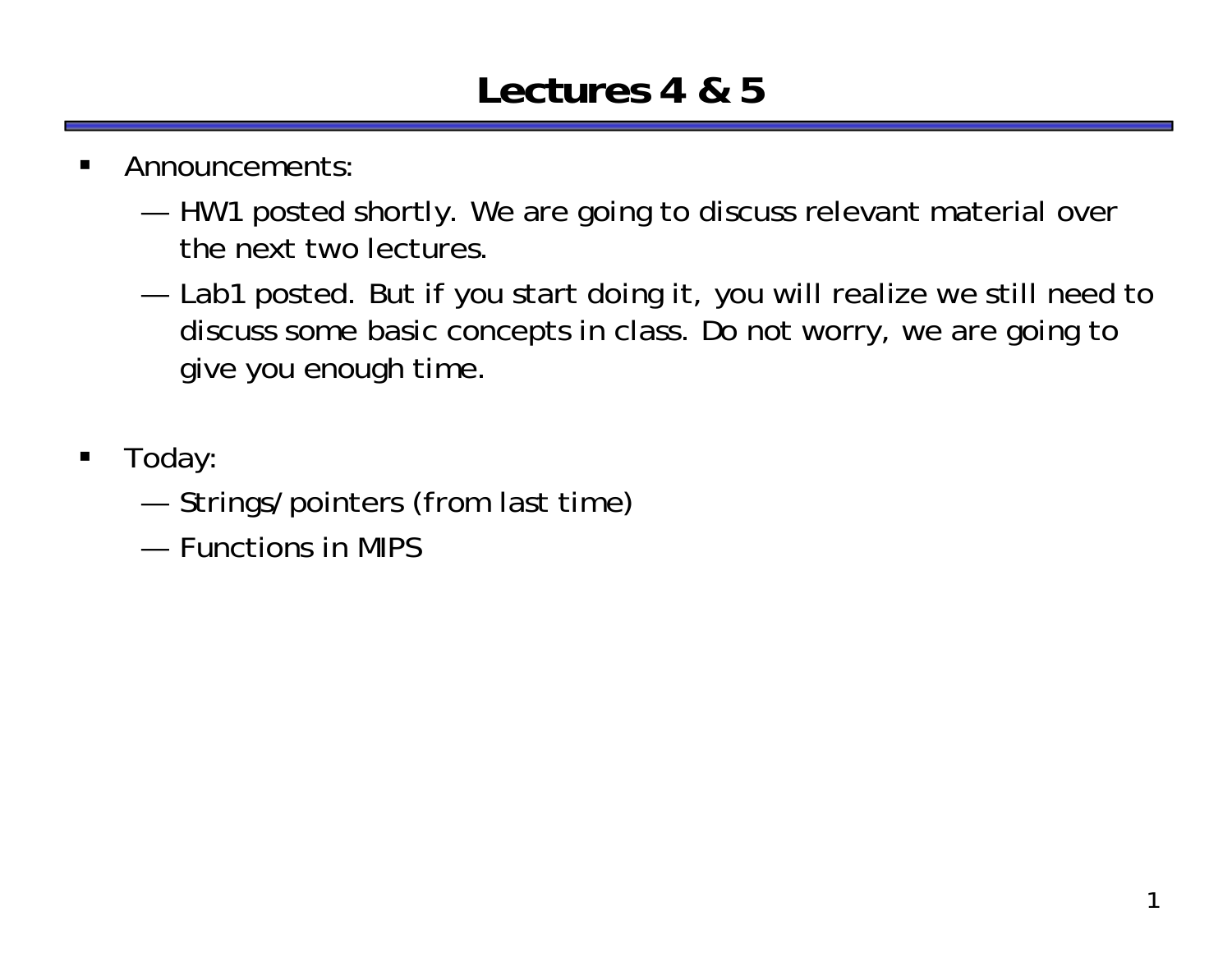#### An Example Function: Factorial

```
int fact(int n) {
 int i, f = 1;
 for (i = n; i > 0; i--)f = f * i;return f;
\}
```
fact:

```
li $t0, 1
       move $t1, $a0
                          # set i to n
loop:
       blez $t1, exit
                         # exit if done
       mul $t0,$t0,$t1 # build factorial
       addi $t1, $t1,-1 # i--
       j loop
exit:
       move $v0, $t0
       jr $ra
```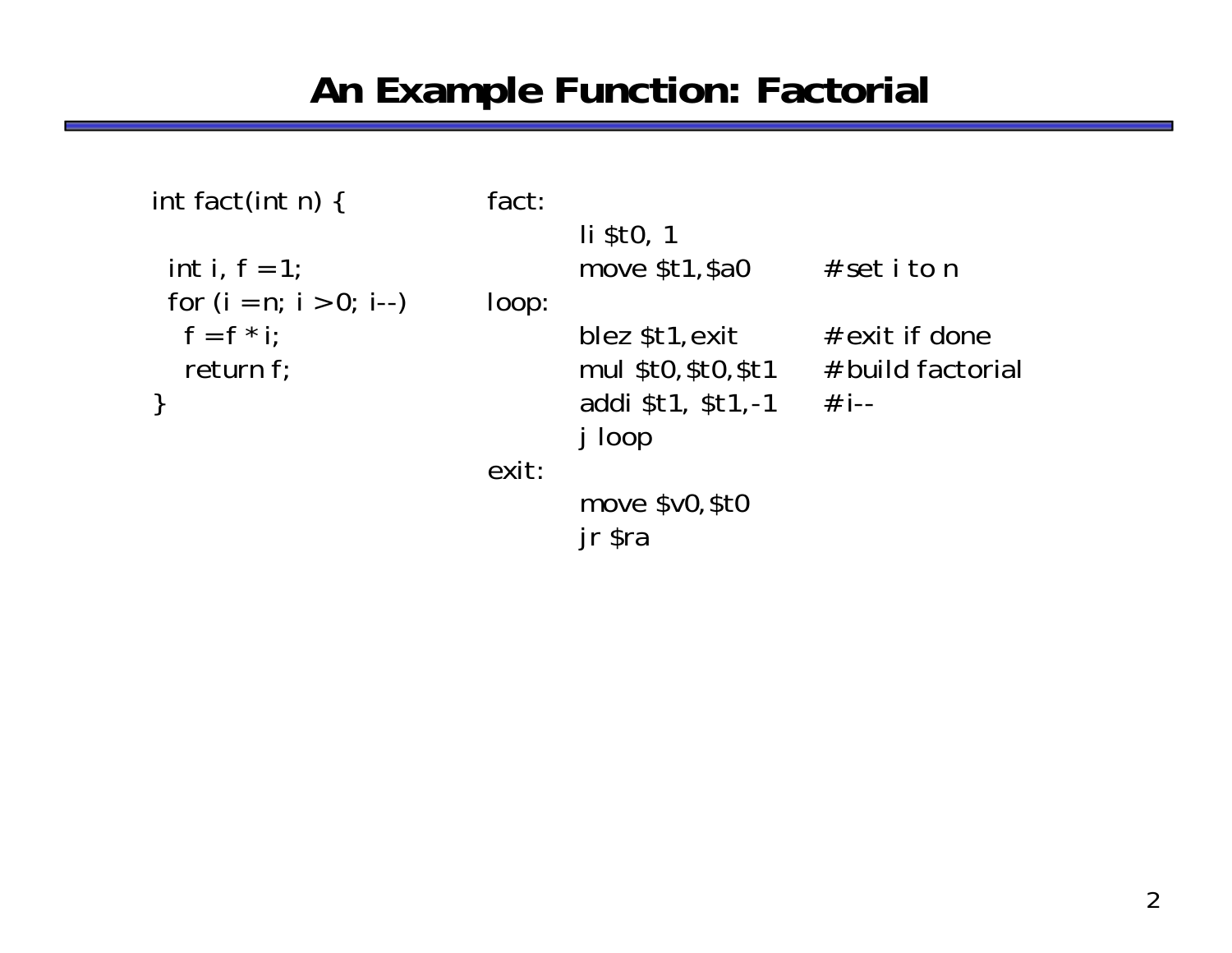## **Register Correspondences**

| <b>Szero</b>                | \$0      | Zero                           |
|-----------------------------|----------|--------------------------------|
| $\blacksquare$ \$at         | \$1      | Assembler temp                 |
| $-$ \$v0-\$v1               | $$2-3$   | Value (return from function)   |
| $$a0-$a3$                   | $$4-7$   | Argument (to function)         |
| $- $t0- $t7$                | $$8-15$  | Temporaries                    |
| $\blacksquare$ \$s0-\$s7    | $$16-23$ | <b>Saved Temporaries Saved</b> |
| $- $t8- $t9$                | $$24-25$ | Temporaries                    |
| $-$ \$kO-\$k1               | $$26-27$ | Kernel (OS) Registers          |
| $\mathcal{L}$ gp            | \$28     | <b>Global Pointer Saved</b>    |
| \$sp                        | \$29     | <b>Stack Pointer Saved</b>     |
| \$fp                        | \$30     | <b>Frame Pointer Saved</b>     |
| $\blacksquare$ $\text{Sra}$ | \$31     | <b>Return Address Saved</b>    |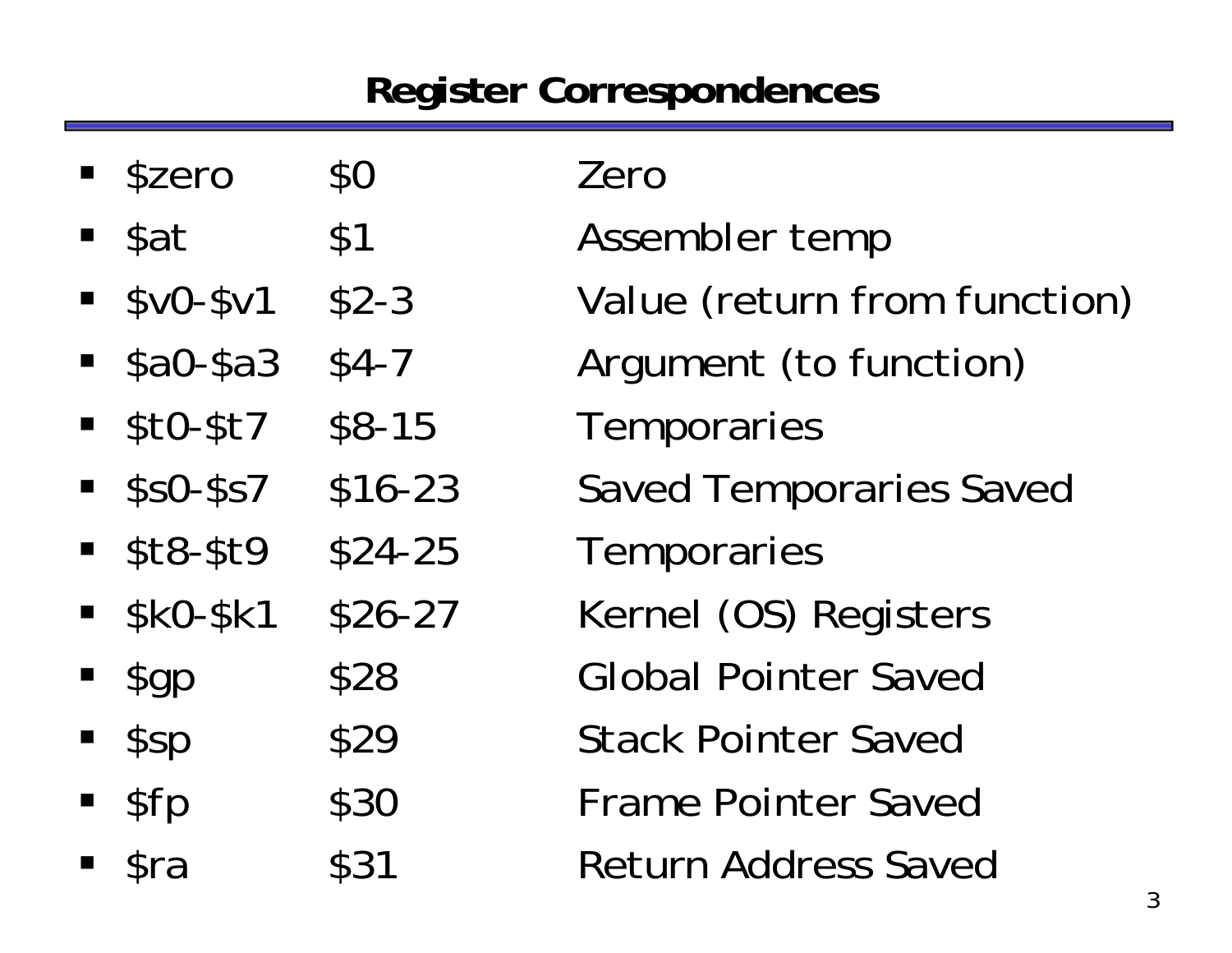## **Functions in MIPS**

- $\blacksquare$ We'll talk about the 3 steps in handling function calls:
	- 1. The program's flow of control must be changed.
	- 2. Arguments and return values are passed back and forth.
	- 3. Local variables can be allocated and destroyed.
- $\blacksquare$  And how they are handled in MIPS:
	- —New instructions for calling functions.
	- —Conventions for sharing registers between functions.
	- ————— Use of a stack.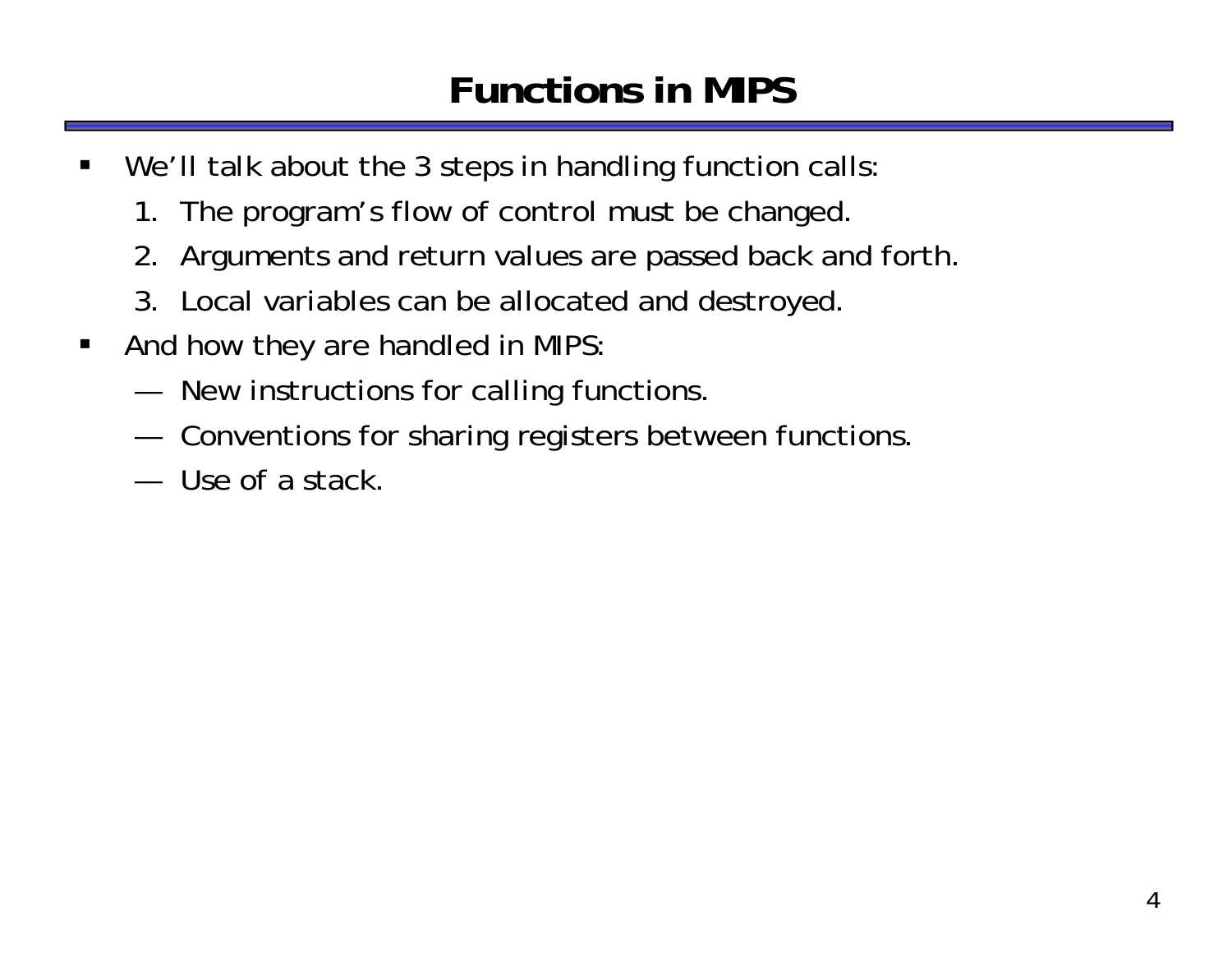## **Control flow in C**

- ш Invoking a function changes the control flow of a program twice.
	- 1. Calling the function
	- 2. Returning from the functior
- In this example the main function calls fact twice, and fact returns twice—but to *different* locations in main.
- $\blacksquare$  Each time fact is called, the CPU has to remember the appropriate return address.
- $\blacksquare$  Notice that main itself is also a function! It is called by the operating system when you run the program.

```
int main()
{
   ...t1 = fact(8);t2 = \text{fact}(3);t3 = t1 + t2;...
}
int fact(int n)
{
  int i, f = 1;
  for (i = n; i > 1; i--)f = f * i;
  return f;
}
```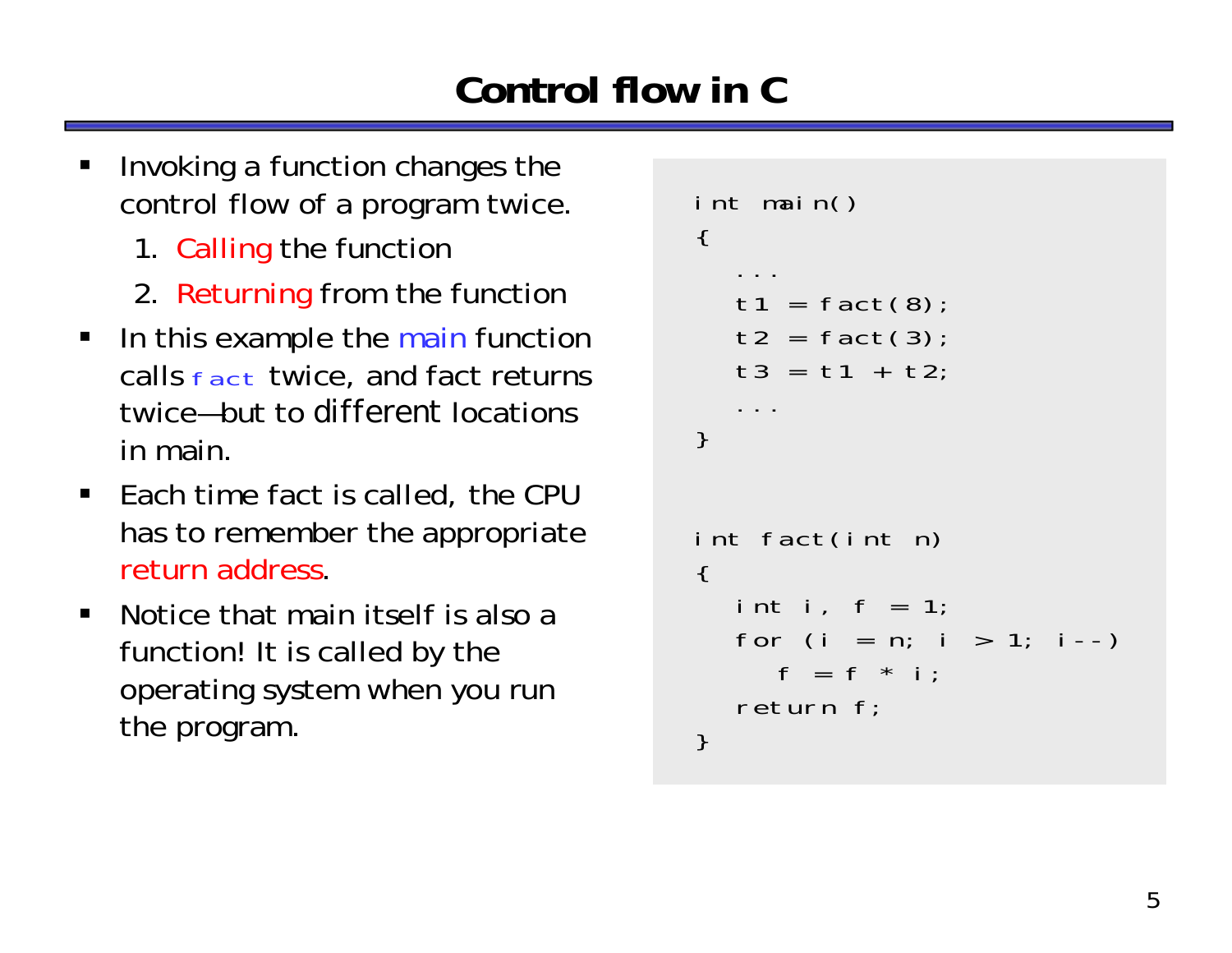## **Function control flow MIPS**

- ш MIPS uses the jump-and-link instruction jal to call functions.
	- ————— The jal saves the return address (the address of the *next* instruction) in the dedicated register  $\frac{1}{2}$ ra, before jumping to the function.
	- ———— jal is the only MIPS instruction that can access the value of the program counter, so it can store the return address PC+4 in \$ra.

#### jal Fact

 $\blacksquare$  To transfer control back to the caller, the function just has to jump to the address that was stored in \$ra.

#### jr \$ra

 $\blacksquare$  Let's now add the jal and jr instructions that are necessary for our factorial example.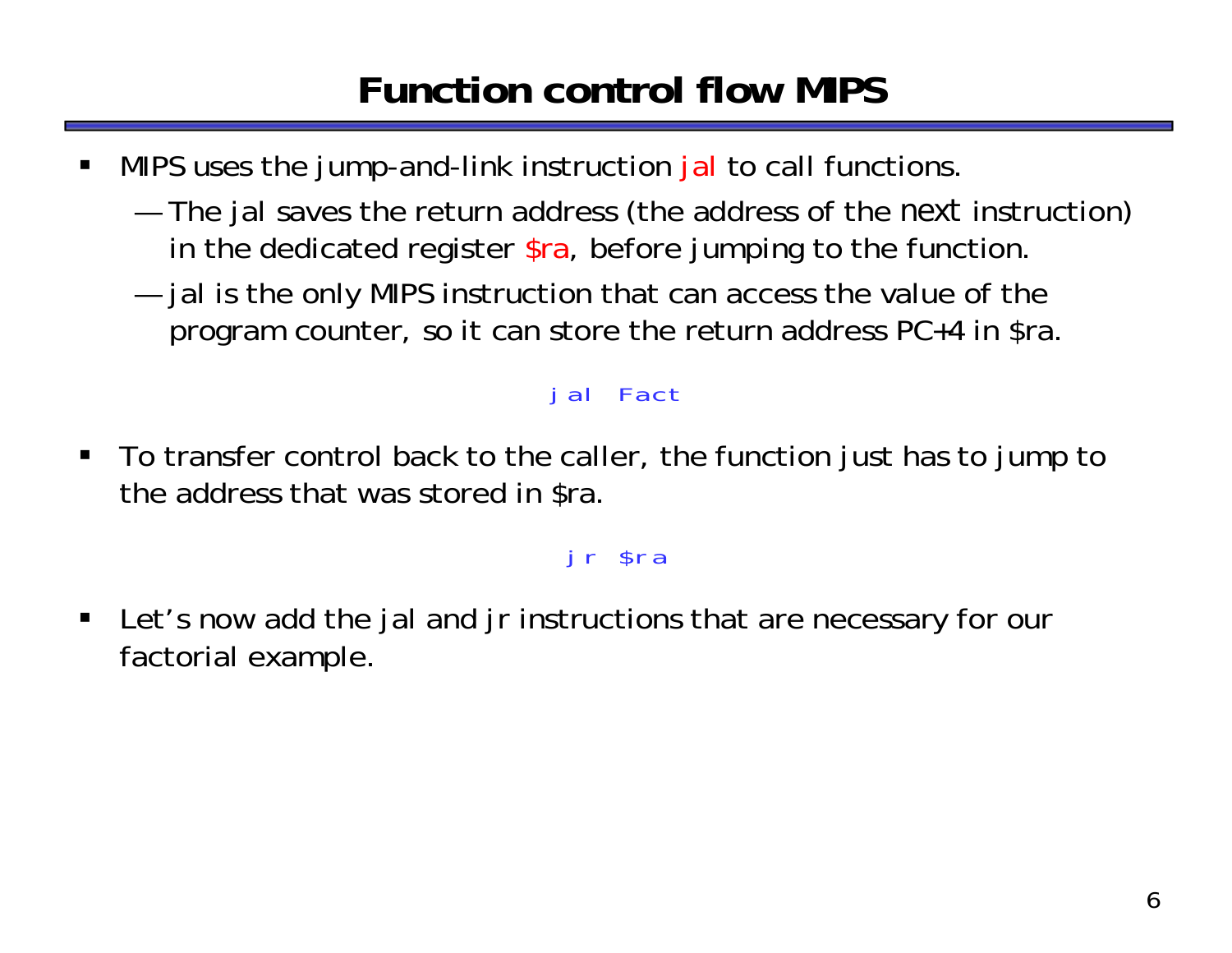# **Data flow in C**

- $\blacksquare$  Functions accept arguments and produce return values.
- The blue parts of the program show the parameters and arguments of the fact function.
- $\blacksquare$  . The purple parts of the code deal with returning and using a result.

```
int main()
\{...t1 = \text{fact}(8)t2 = \text{fact}(3)t3 = t1 + t2;...
}
int fact(int n)
\{int i, f = 1;
  for (i = n; i > 1; i--)f = f * i;return f;
}
```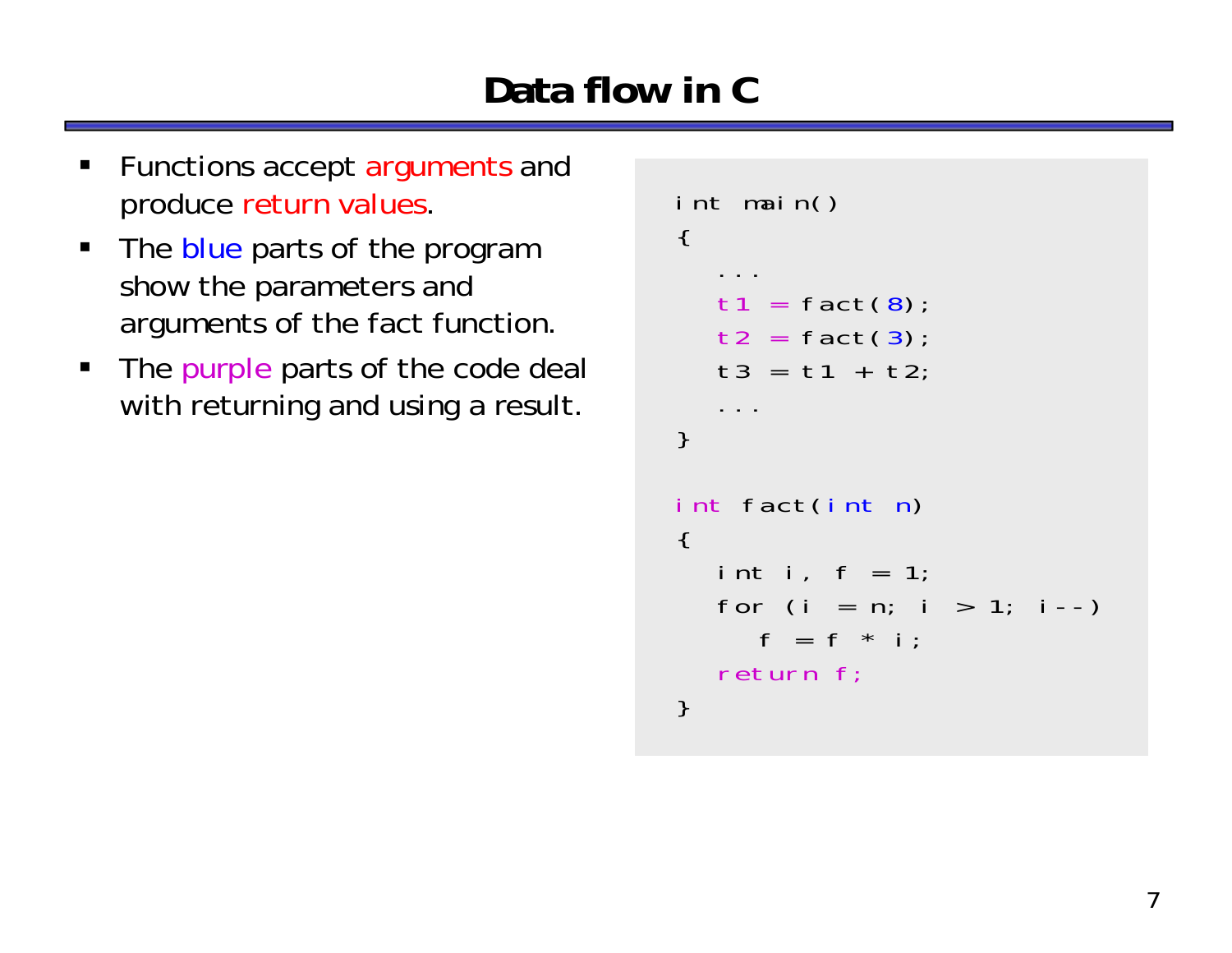## **Data flow in MIPS**

- ш MIPS uses the following conventions for function arguments and results.
	- ————— Up to four function arguments can be "passed" by placing them in argument registers \$a0-\$a3 before calling the function with jal.
	- ————— A function can "return" up to two values by placing them in registers \$v0-\$v1, before returning via jr.
- П These conventions are not enforced by the hardware or assembler, but programmers agree to them so functions written by different people can interface with each other.
- $\blacksquare$ Later we'll talk about handling additional arguments or return values.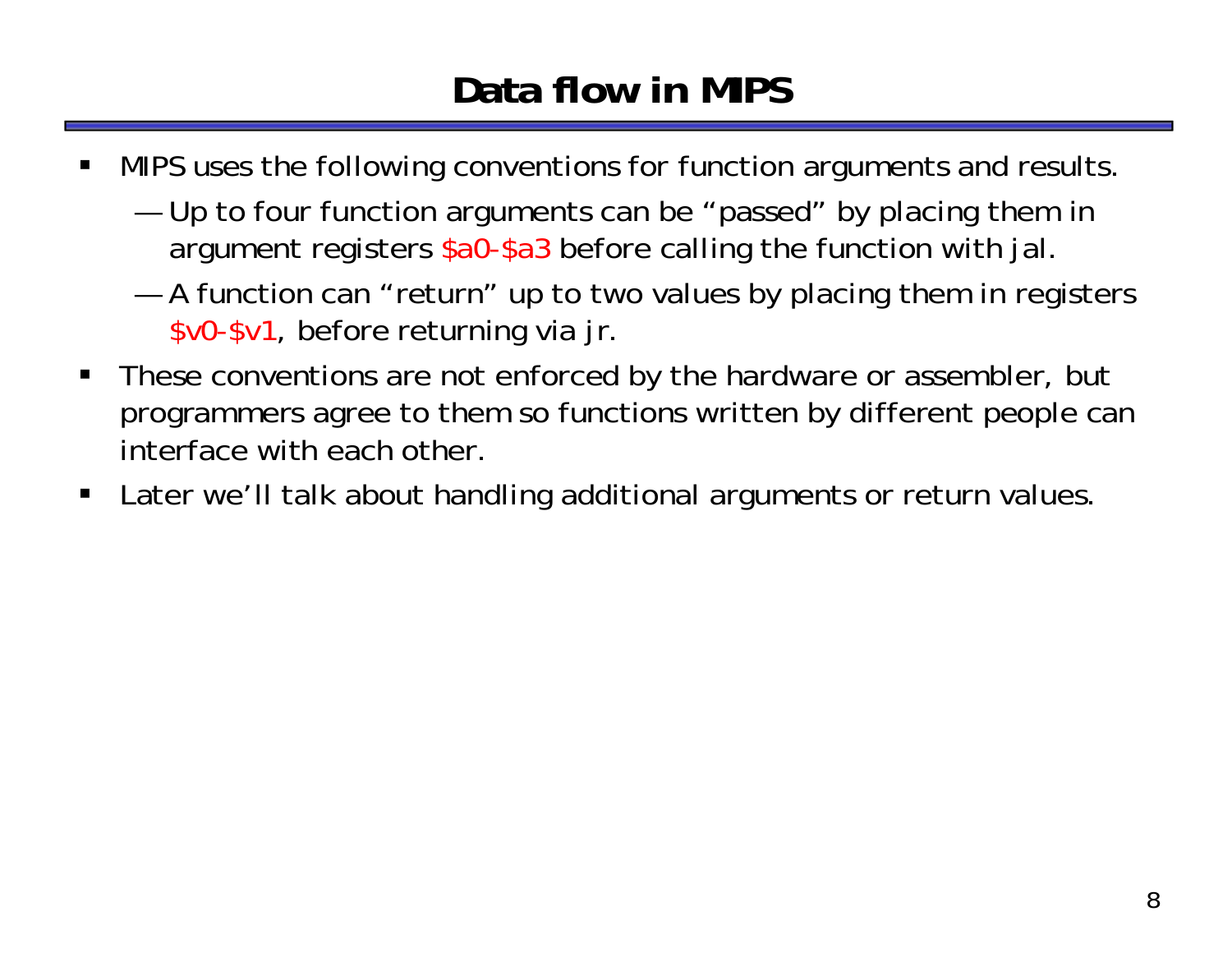#### **A note about types**

- ш Assembly language is untyped—there is no distinction between integers, characters, pointers or other kinds of values.
- $\blacksquare$  It is up to *you* to "type check" your programs. In particular, make sure your function arguments and return values are used consistently.
- $\blacksquare$  For example, what happens if somebody passes the *address* of an integer (instead of the integer itself) to the fact function?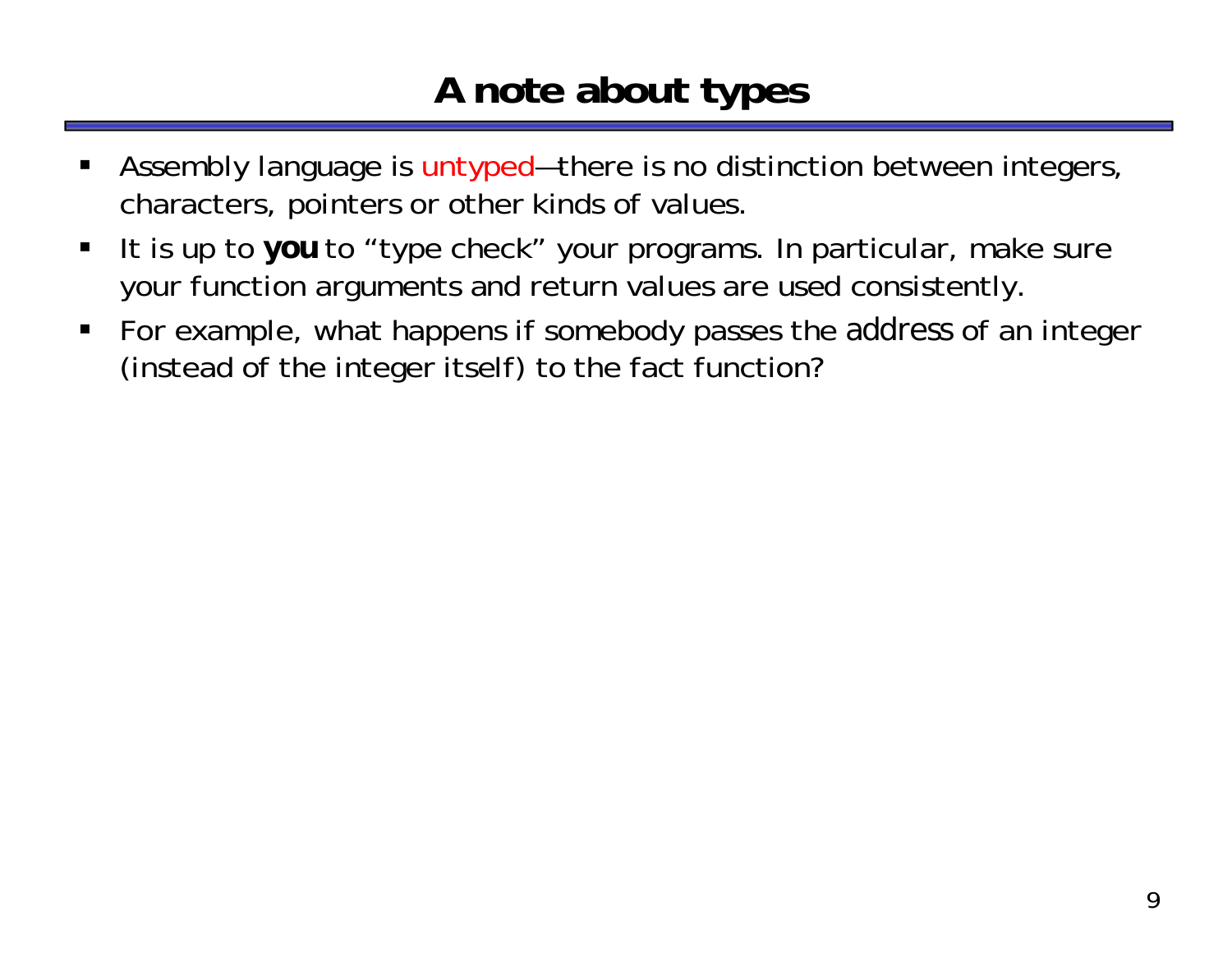## **The big problem so far**

- $\blacksquare$  There is a big problem here!
	- $-$  The main code uses \$t1 to store the result of fact(8).
	- But \$t1 is also used within the fact function!
- $\blacksquare$  The subsequent call to fact(3) will overwrite the value of fact(8) that was stored in \$t1.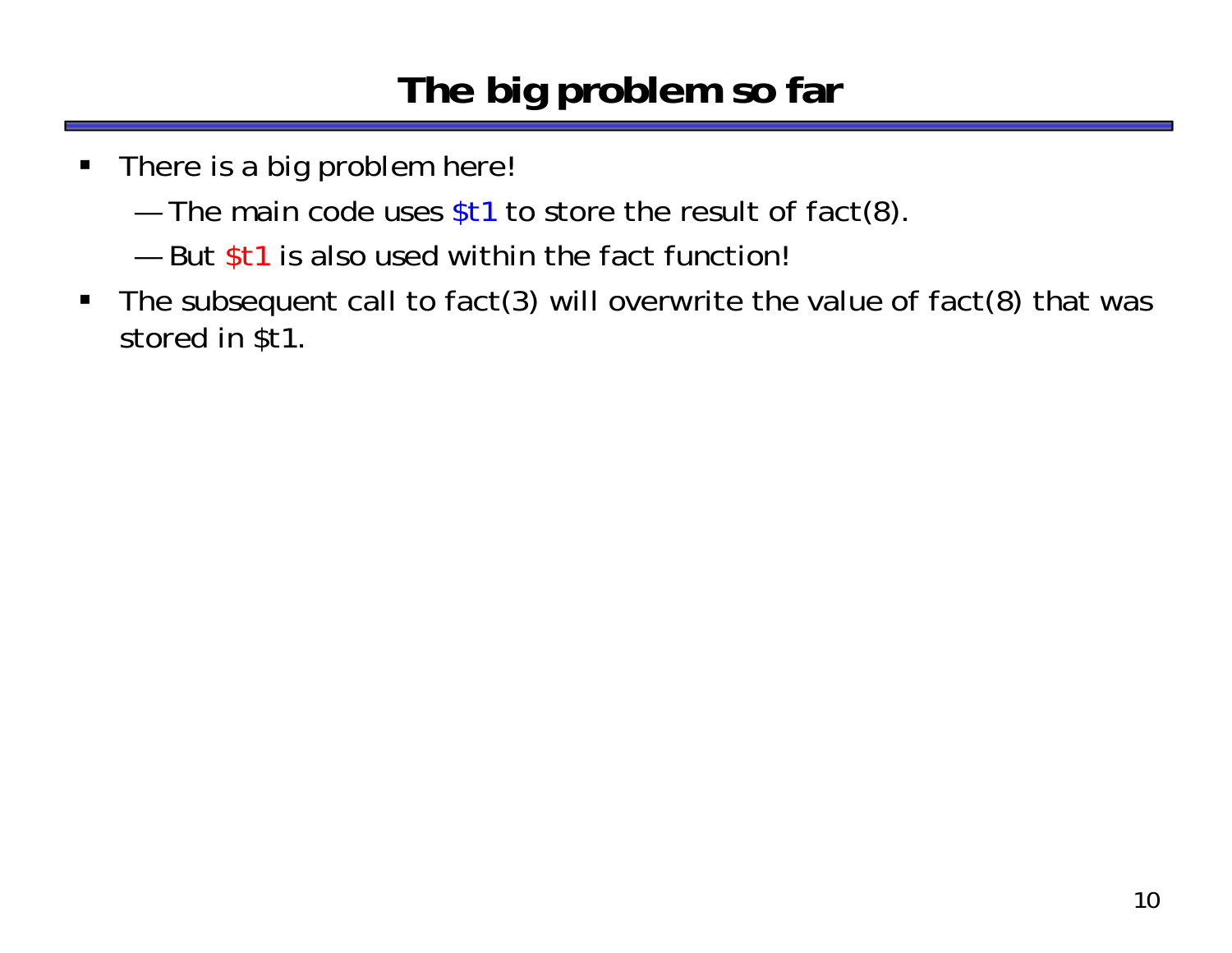## **Nested functions**

- ш A similar situation happens when you call a function that then calls another function.
- $\blacksquare$  Let's say A calls B, which calls C.
	- ————— The arguments for the call to C would be placed in \$a0-\$a3, thus *overwriting* the original arguments for B.
	- — Similarly, jal C overwrites the return address that was saved in \$ra by the earlier jal B.

```
A:
    # Put B's args in $a0-$a3
    jal B # $ra = A2A2:B:# Put C's args in $a0-$a3,
    # erasing B's args!
    jal C # $ra = B2
B2: ...jr $ra # Where does
              # this go???
```
C: ...jr \$ra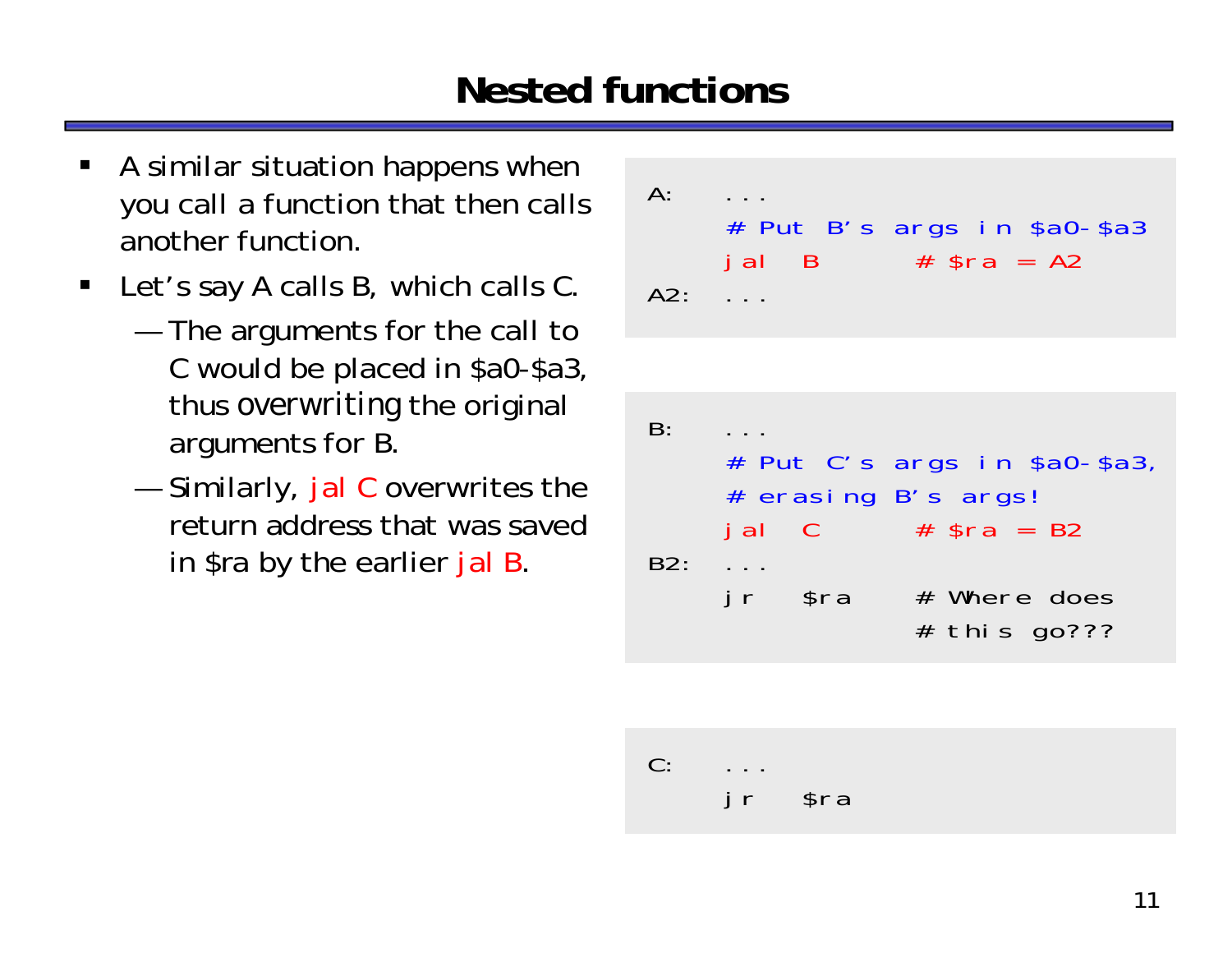# **Spilling registers**

- ш The CPU has a limited number of registers for use by all functions, and it's possible that several functions will need the same registers.
- $\blacksquare$ We can keep important registers from being overwritten by a function call, by saving them before the function executes, and restoring them after the function completes.
- $\blacksquare$  But there are two important questions.
	- —Who is responsible for saving registers—the caller or the callee?
	- —Where exactly are the register contents saved?

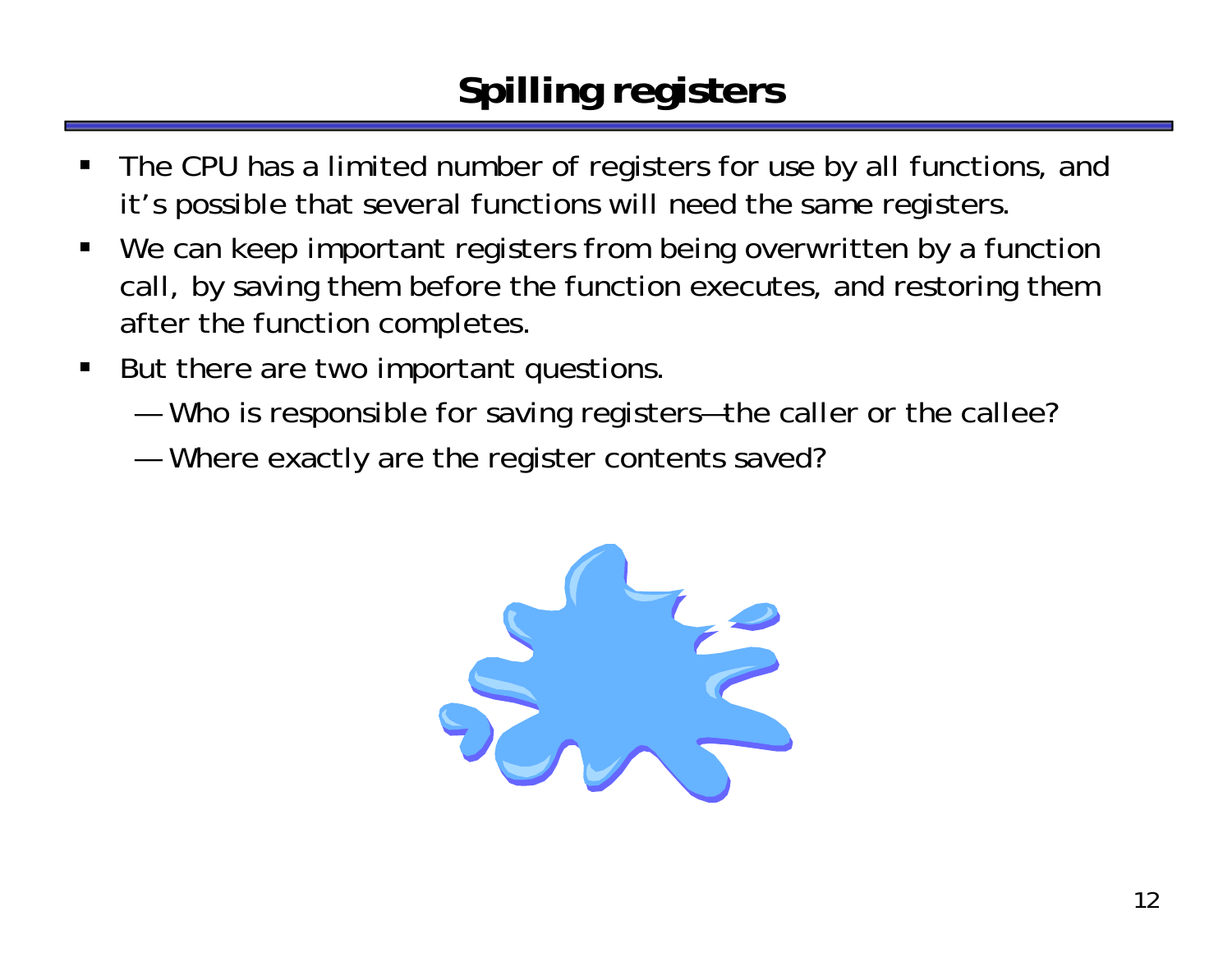#### **Who saves the registers?**

- ш Who is responsible for saving important registers across function calls?
	- ————— The caller knows which registers are important to it and should be saved.
	- ————— The callee knows exactly which registers it will use and potentially overwrite.
- $\blacksquare$  However, in the typical "black box" programming approach, the caller and callee do not know anything about each other's implementation.
	- —Different functions may be written by different people or companies.
	- — A function should be able to interface with any client, and different implementations of the same function should be substitutable.
- П So how can two functions cooperate and share registers when they don't know anything about each other?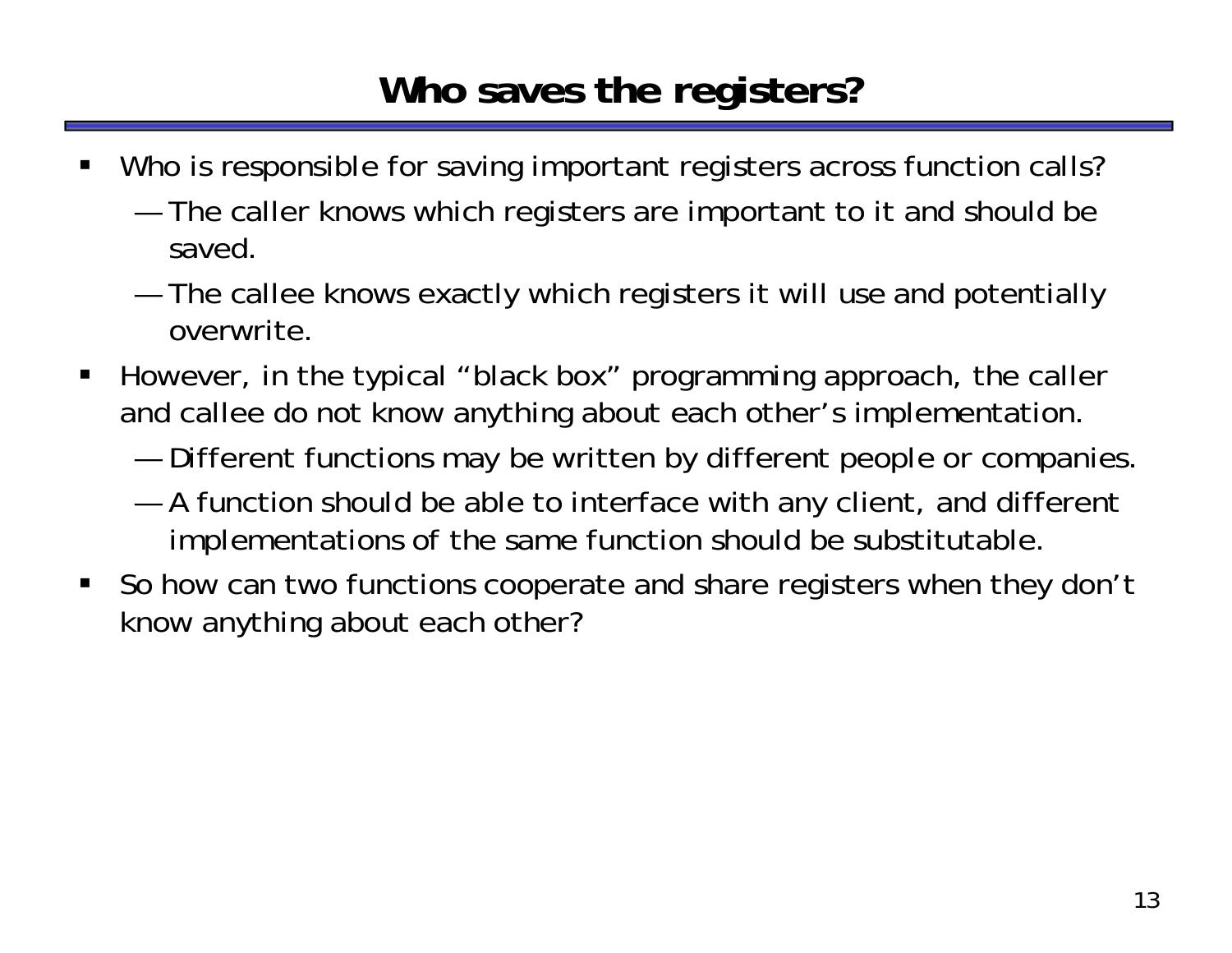#### **The caller could save the registers…**

- ш One possibility is for the *caller* to save any important registers that it needs before making a function call, and to restore them after.
- But the caller does not know what registers are actually written by the function, so it may save more registers than necessary.
- $\blacksquare$  In the example on the right, frodo wants to preserve \$a0, \$a1, \$s0 and \$s1 from gollum, but gollum may not even use those registers.

frodo: li \$a0, 3 li \$a1, 1 li \$s0, 4 li \$s1, 1

- # Save registers
- # \$a0, \$a1, \$s0, \$s1
- jal gollum
- # Restore registers
- # \$a0, \$a1, \$s0, \$s1

add \$v0, \$a0, \$a1 add \$v1, \$s0, \$s1 jr \$ra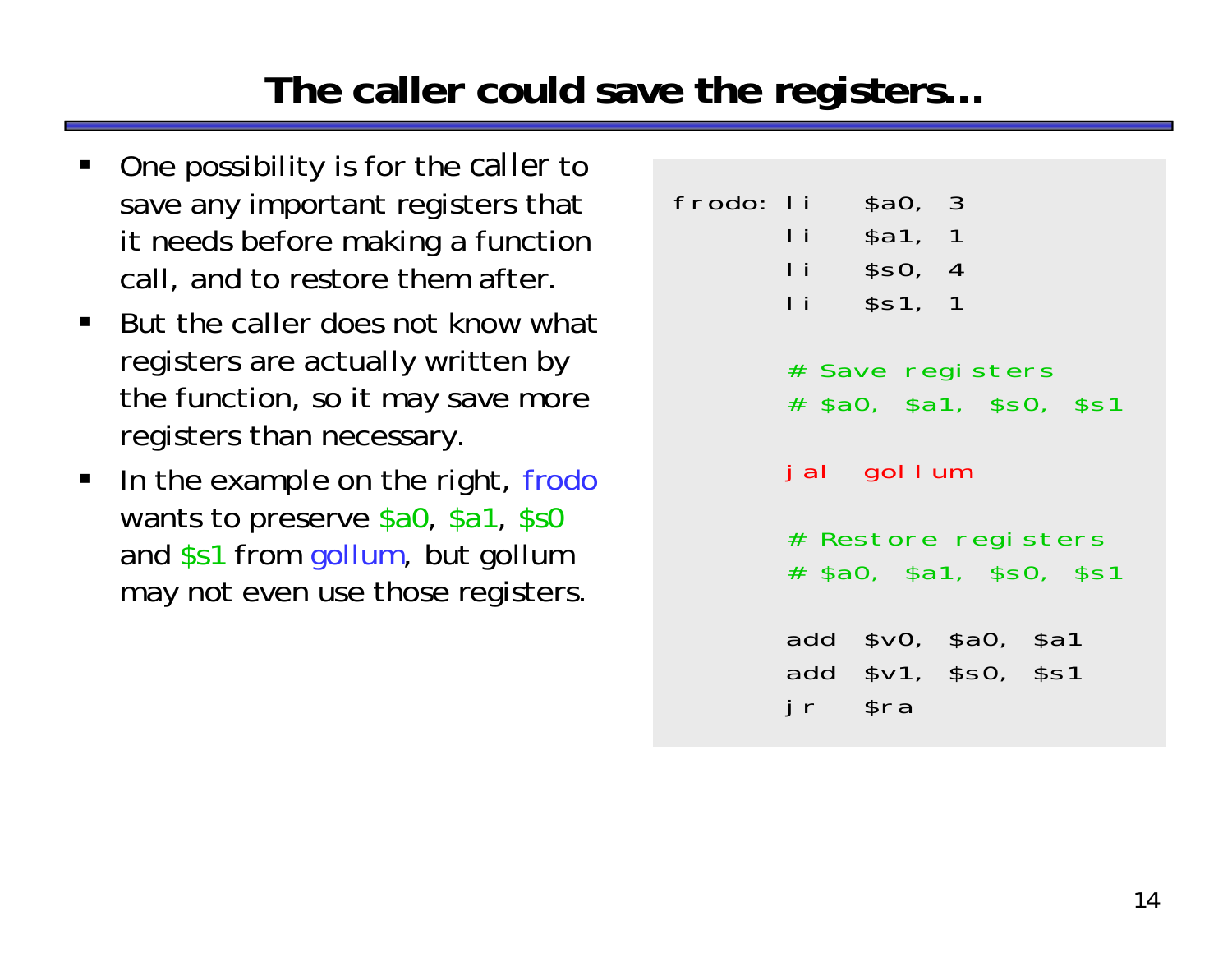#### ...or the callee could save the registers...

- Another possibility is if the callee saves and restores any registers it might overwrite.
- For instance, a gollum function that uses registers \$a0, \$a2, \$s0 and \$s2 could save the original values first, and restore them before returning.
- But the callee does not know what  $\blacksquare$ registers are important to the caller, so again it may save more registers than necessary.

gol I um:

| l i          | \$a0, 2            |  |
|--------------|--------------------|--|
| $\mathbf{I}$ | \$a2, 7            |  |
| Πi<br>Ιi     | \$SO, 1<br>\$s2, 8 |  |
|              |                    |  |

 $s<sub>ra</sub>$ 

jr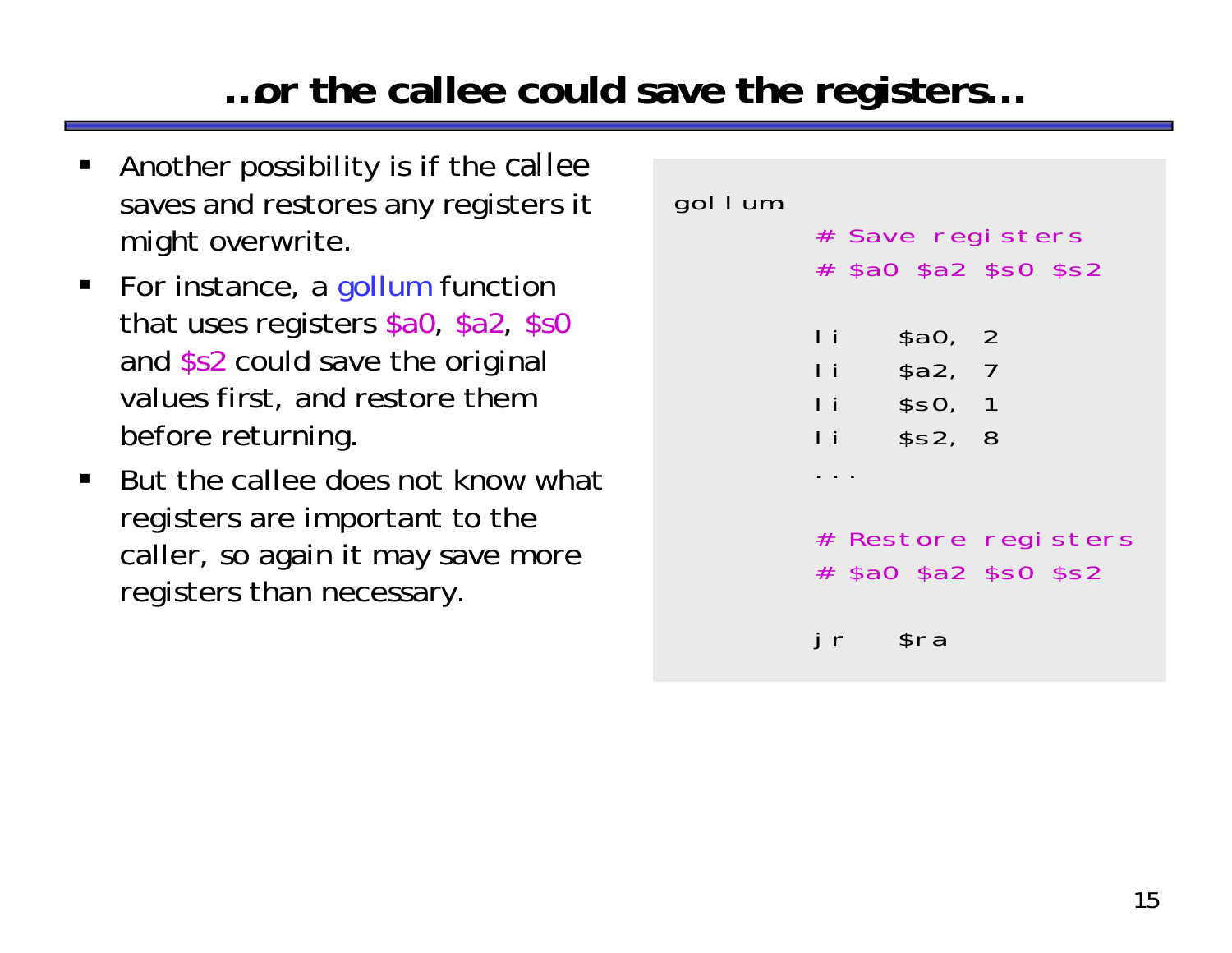## **…or they could work together**

- $\blacksquare$ MIPS uses conventions again to split the register spilling chores.
- $\blacksquare$  The *caller* is responsible for saving and restoring any of the following caller-saved registers that it cares about.

#### \$t0-\$t9 \$a0-\$a3 \$v0-\$v1

In other words, the callee may freely modify these registers, under the assumption that the caller already saved them if necessary.

 $\blacksquare$  The *callee* is responsible for saving and restoring any of the following callee-saved registers that it uses. (Remember that \$ra is "used" by jal.)

#### $$s0-$ \$s7  $$ra$

Thus the caller may assume these registers are not changed by the callee.

—\$ra is tricky; it is saved by a callee who is also a caller.

 $\blacksquare$  Be especially careful when writing nested functions, which act as both a caller and a callee!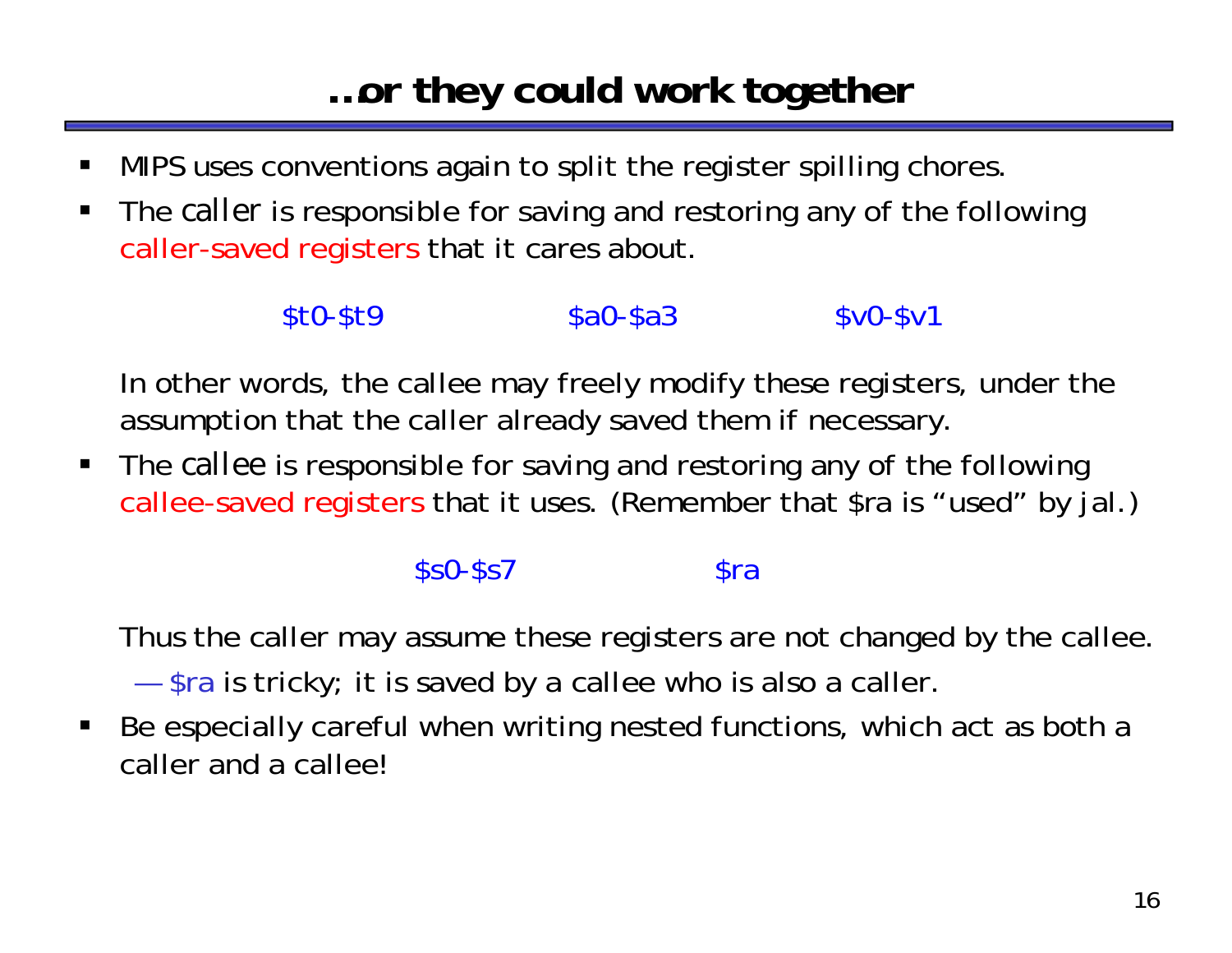## Register spilling example

This convention ensures that the caller and callee together save all of  $\blacksquare$ the important registers-frodo only needs to save registers \$a0 and \$a1, while gollum only has to save registers \$s0 and \$s2.

| frodo: | \$a0, 3<br>$\blacksquare$<br>$\mathbf{I}$<br>\$a1, 1<br> i <br>\$SO, 4<br> i <br>\$s1, 1 | gol I um: | # Save registers<br>$#$ \$s0 and \$s2                                                 |
|--------|------------------------------------------------------------------------------------------|-----------|---------------------------------------------------------------------------------------|
|        | # Save registers<br>$#$ \$a0 and \$a1                                                    |           | Ιi<br>\$a0, 2<br>$\mathbf{I}$<br>\$a2, 7<br>$\mathbf{I}$<br>\$SO, 1<br>l i<br>\$s2, 8 |
|        | gol I um<br>j al                                                                         |           | $\cdots$                                                                              |
|        | # Restore registers<br>$#$ \$a0 and \$a1                                                 |           | # Restore registers<br>$#$ \$s0 and \$s2                                              |
|        | add<br>\$v0, \$a0, \$a1<br>add \$v1, \$s0, \$s1<br>\$ra<br>jr                            |           | \$ra<br>j r                                                                           |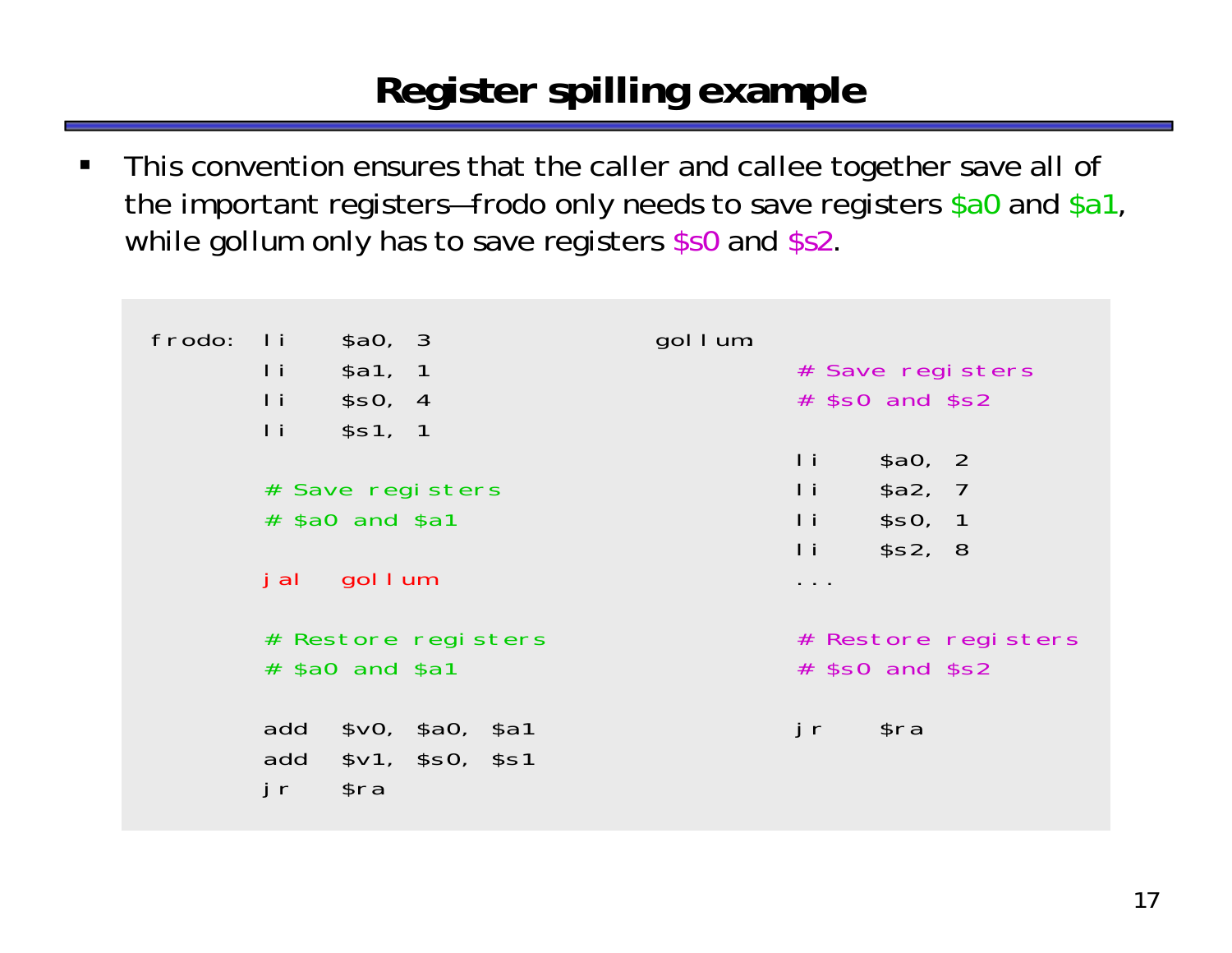#### **How to fix factorial**

- $\blacksquare$  In the factorial example, main (the caller) should save two registers.
	- \$t1 must be saved before the second call to fact.
	- —————  $-$  \$ra will be implicitly overwritten by the jal instructions.
- $\blacksquare$  But fact (the callee) does not need to save anything. It only writes to registers \$t0, \$t1 and \$v0, which should have been saved by the caller.

```
fact:li $t0, 1
       move $t1,$a0 # set i to n
loop:
       blez $t1,exit # exit if done
       mul $t0, $t0, $t1 # build factorial
       addi $t1, $t1, -1 # i--
      j loop
exit:move $v0,$t0
      jr $ra
```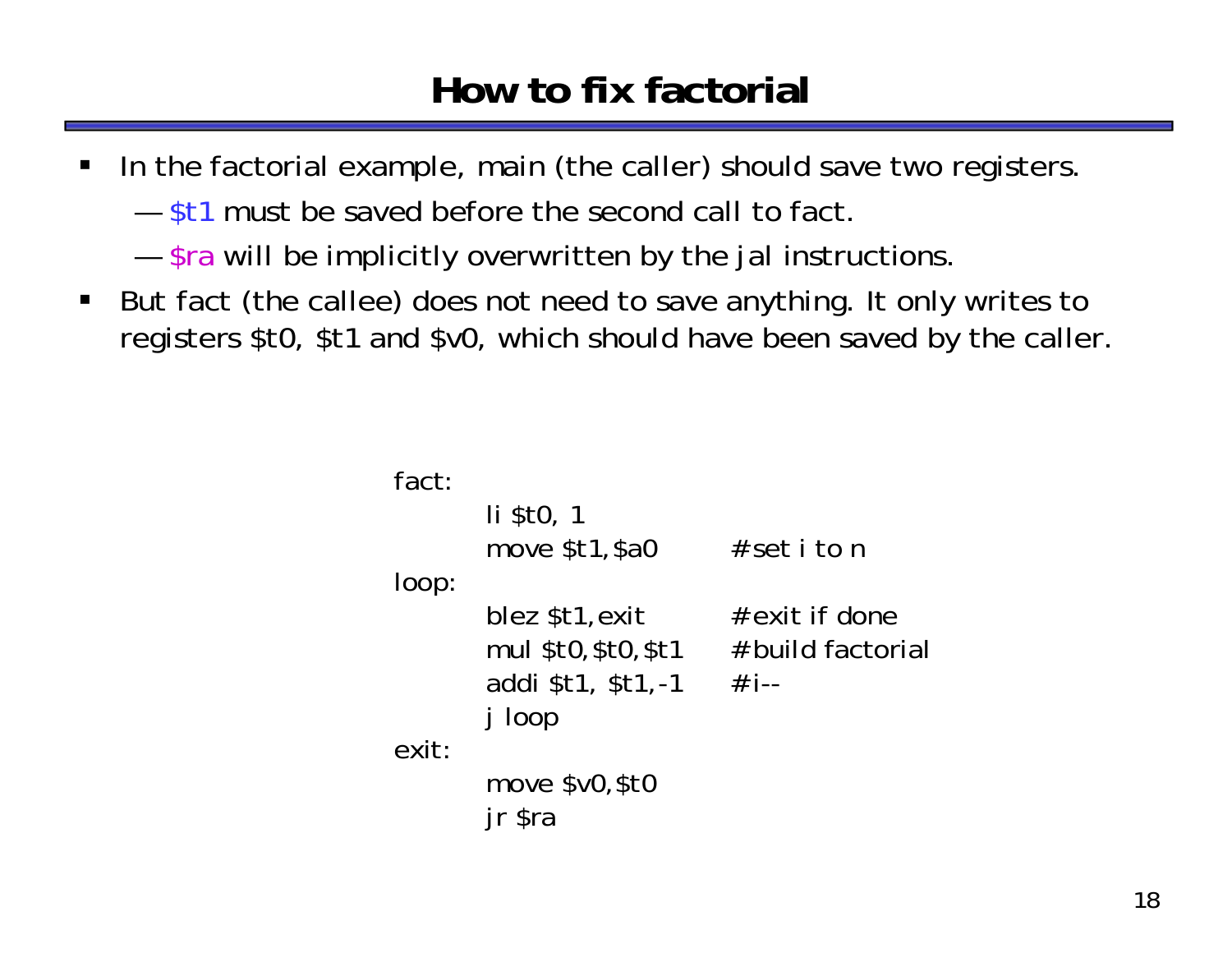#### **Where are the registers saved?**

- ш Now we know who is responsible for saving which registers, but we still need to discuss where those registers are saved.
- $\blacksquare$  It would be nice if each function call had its own private memory area.
	- ————— This would prevent other function calls from overwriting our saved registers—otherwise using memory is no better than using registers.
	- — We could use this private memory for other purposes too, like storing local variables.

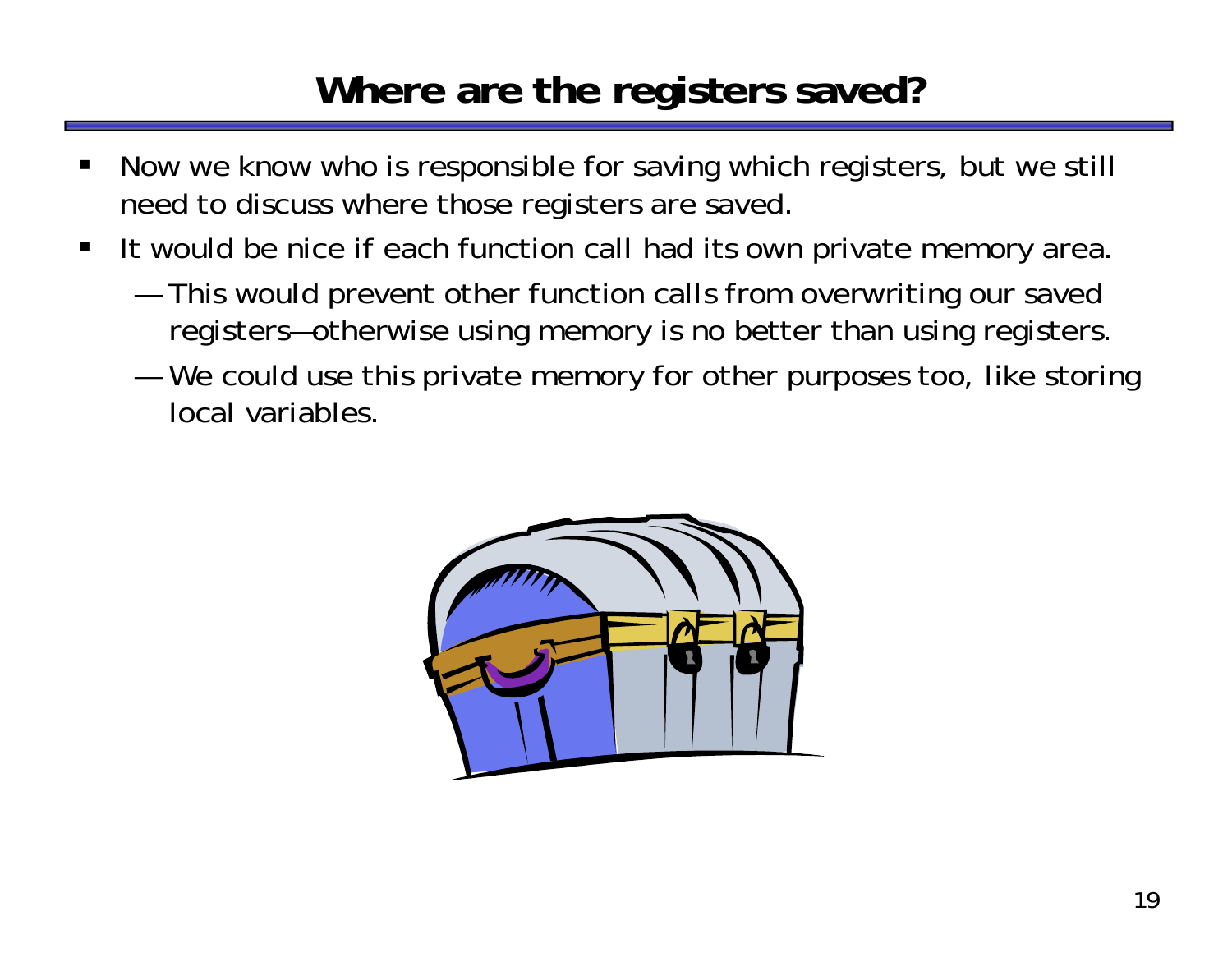#### **Function calls and stacks**

- Notice function calls and returns occur in  $\blacksquare$ a stack-like order: the most recently called function is the first one to return.
	- Someone calls A  $\mathbf 1$
	- $2<sub>1</sub>$ A calls B
	- $3.$ **B** calls C
	- 4. Creturns to B
	- 5. B returns to A
	- 6. A returns
- Here, for example, C must return to B  $\blacksquare$ before B can return to A.

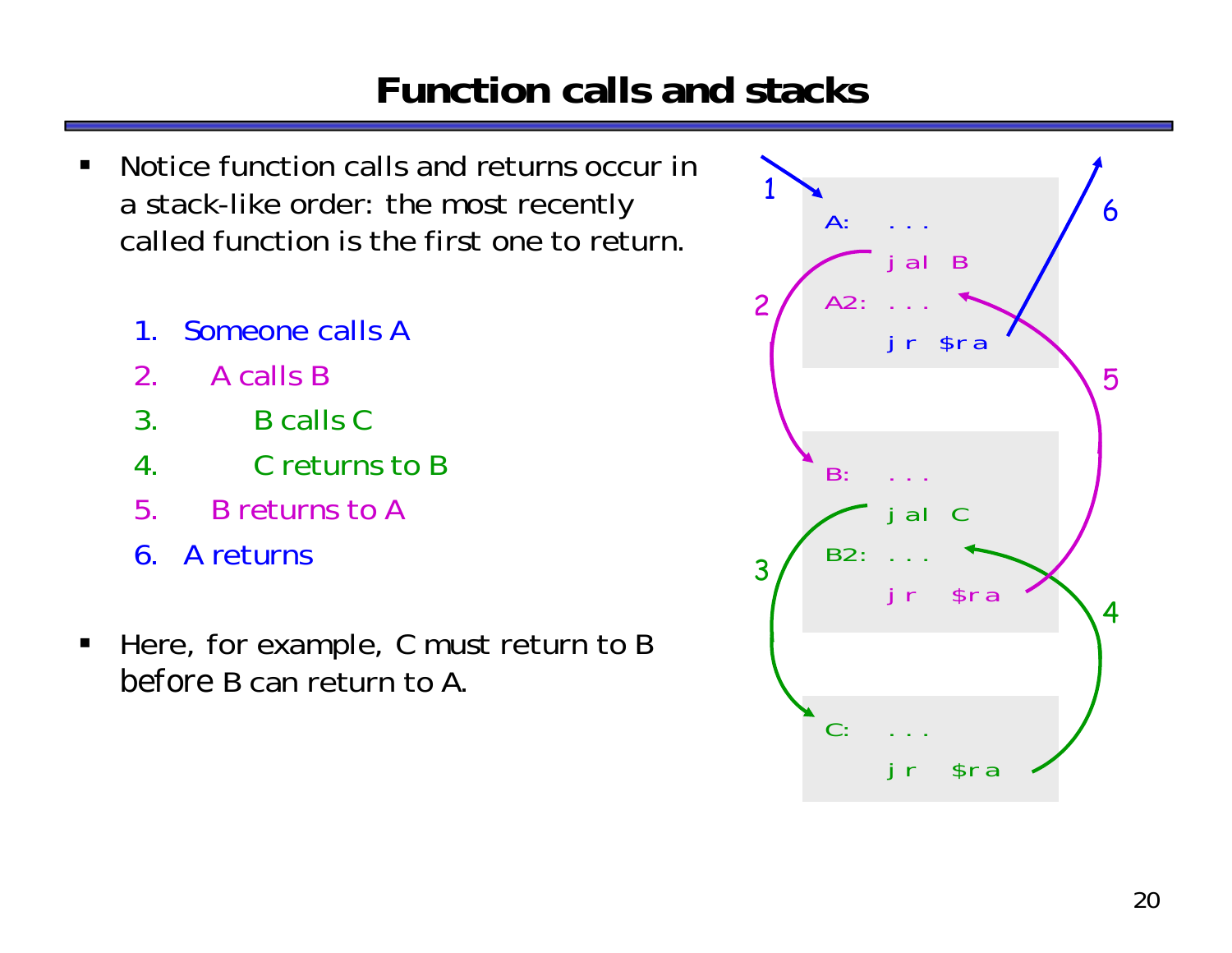## **Stacks and function calls**

- ш It's natural to use a stack for function call storage. A block of stack space, called a stack frame, can be allocated for each function call.
	- When a function is called, it creates a new frame onto the stack, which will be used for local storage.
	- ————— Before the function returns, it must pop its stack frame, to restore the stack to its original state.
- П The stack frame can be used for several purposes.
	- —Caller- and callee-save registers can be put in the stack.
	- The stack frame can also hold local variables, or extra arguments and return values.

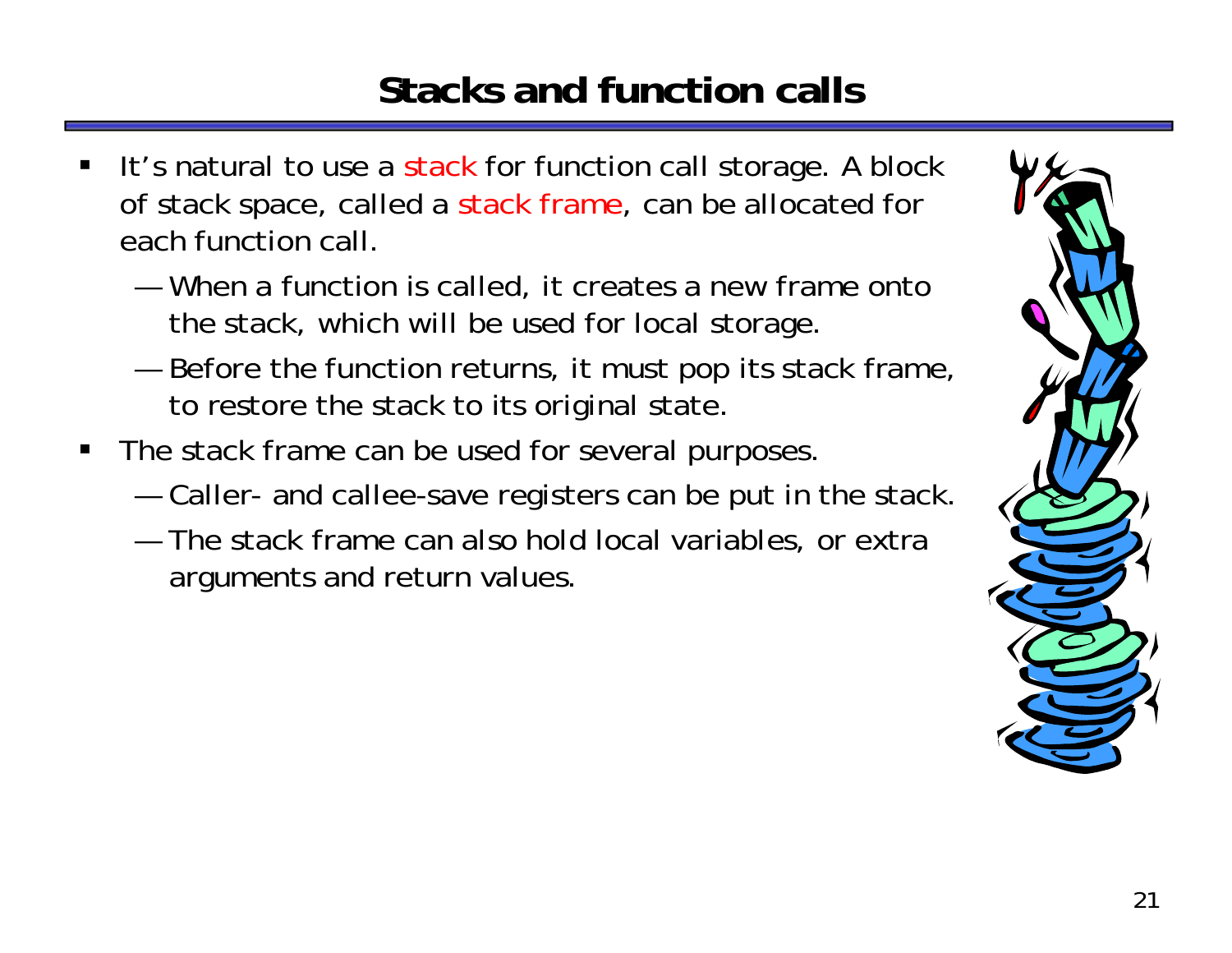## **The MIPS stack**

ш

 $\blacksquare$ 

—————

—————

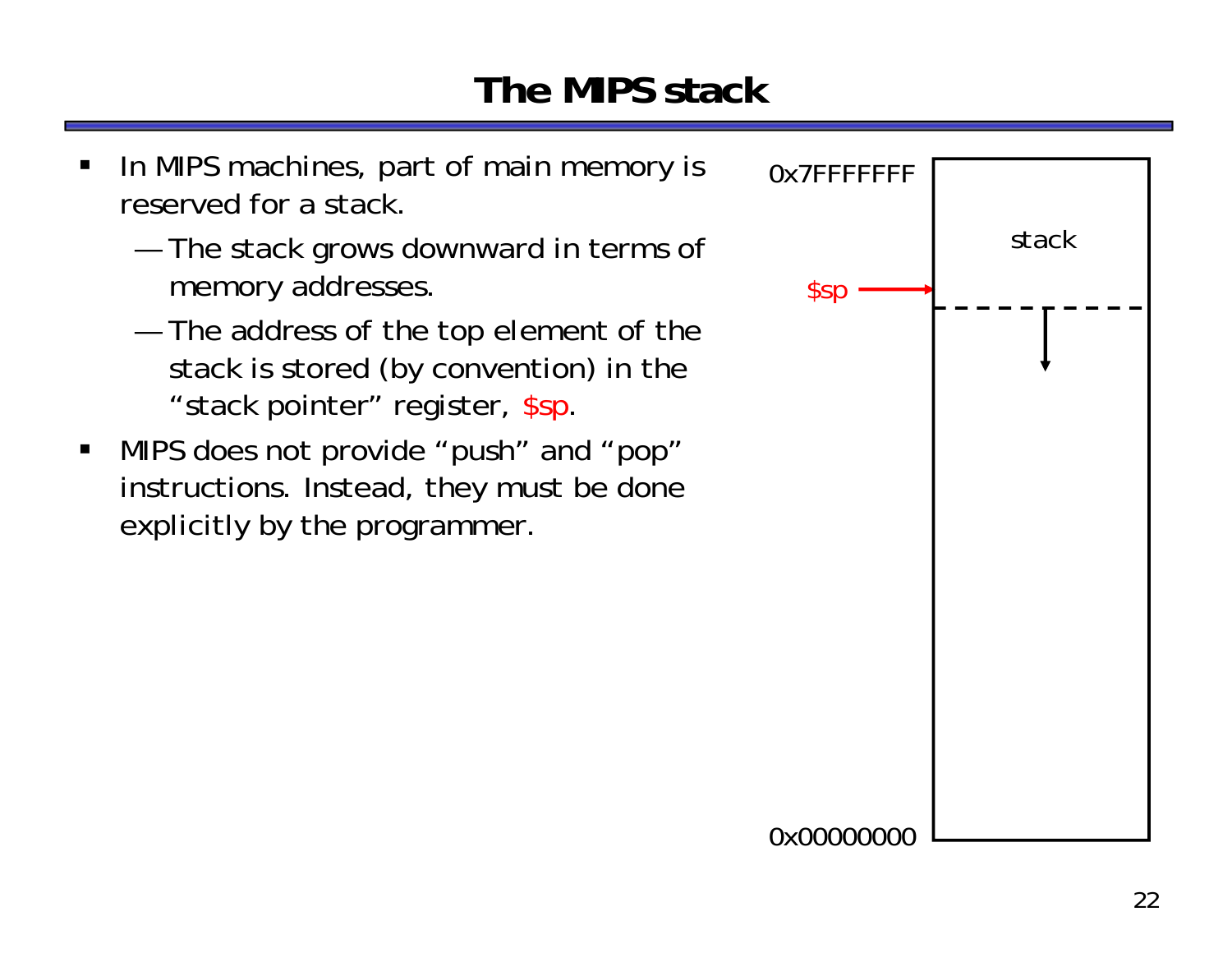#### **Pushing elements**

ш

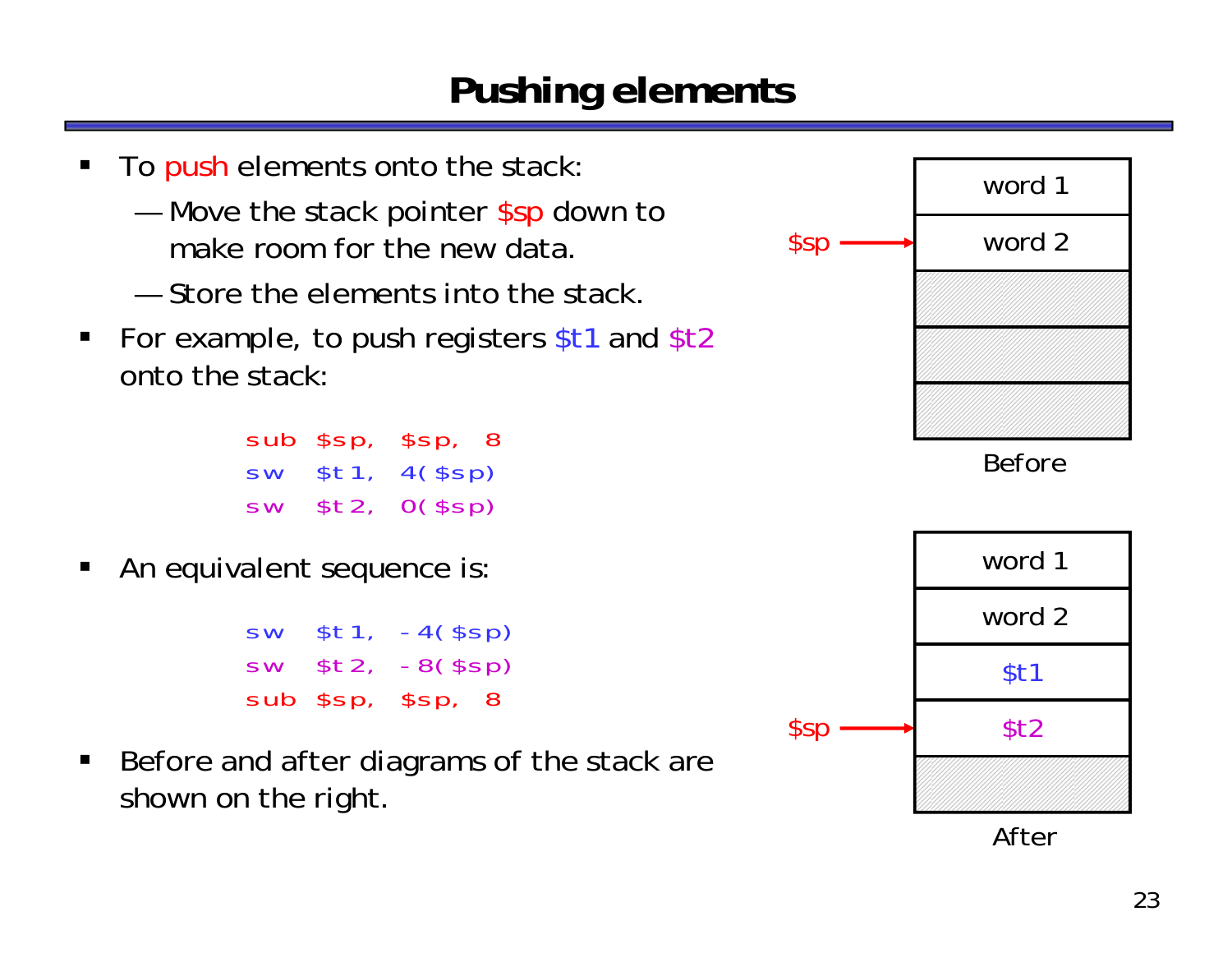# **Accessing and popping elements**

- ш You can access any element in the stack (not just the top one) if you know where it is relative to \$sp.
- For example, to retrieve the value of \$t1:

lw \$s0, 4(\$sp)

- П You can pop, or "erase," elements simply by adjusting the stack pointer upwards.
- $\blacksquare$ To pop the value of  $$t2$ , yielding the stack shown at the bottom:

addi \$sp, \$sp, 4

 $\blacksquare$  Note that the popped data is still present in memory, but data past the stack pointer is considered invalid.